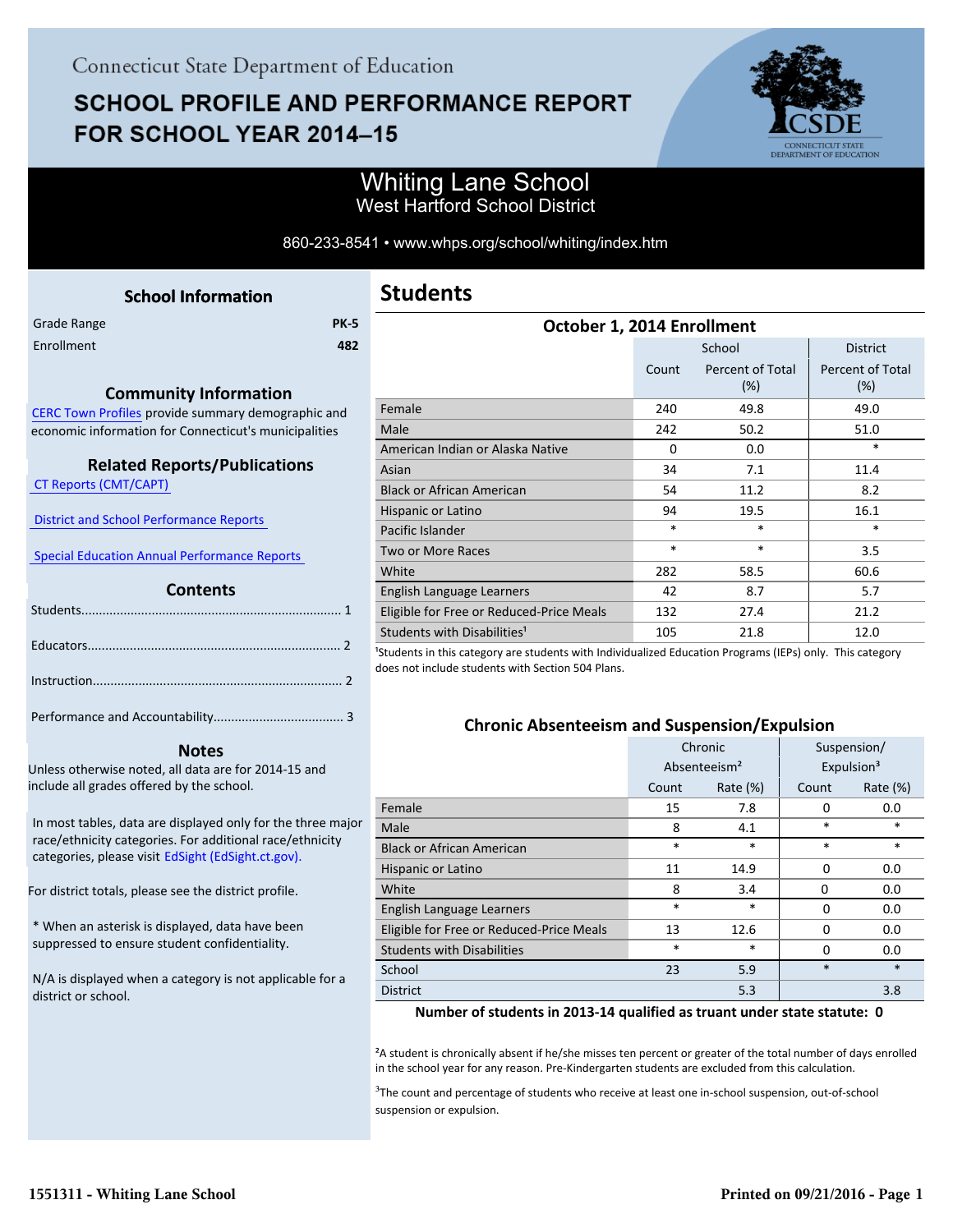# School Profile and Performance Report for School Year 2014-15 Whiting Lane School West Hartford School District

## **Educators**

### **Full-Time Equivalent (FTE)<sup>1</sup> Staff**

|                                                           | <b>FTF</b> |
|-----------------------------------------------------------|------------|
| <b>General Education</b>                                  |            |
| <b>Teachers and Instructors</b>                           | 34.8       |
| Paraprofessional Instructional Assistants                 | $1.5\,$    |
| <b>Special Education</b>                                  |            |
| <b>Teachers and Instructors</b>                           | 7.0        |
| Paraprofessional Instructional Assistants                 | 51.0       |
| <b>Administrators, Coordinators and Department Chairs</b> |            |
| School Level                                              | 1.0        |
| Library/Media                                             |            |
| Specialists (Certified)                                   | 1.0        |
| <b>Support Staff</b>                                      | 0.5        |
| Instructional Specialists Who Support Teachers            | 5.2        |
| Counselors, Social Workers and School Psychologists       | 4.8        |
| <b>School Nurses</b>                                      | 2.0        |
| Other Staff Providing Non-Instructional Services/Support  | 10.0       |

<sup>1</sup>In the full-time equivalent count, staff members working part-time in the school are counted as a fraction of full-time. For example, a teacher who works half-time in a school contributes 0.50 to the school's staff count.

| <b>Educators by Race/Ethnicity</b>         |       |                         |                         |  |  |  |
|--------------------------------------------|-------|-------------------------|-------------------------|--|--|--|
|                                            |       | School                  | <b>District</b>         |  |  |  |
|                                            | Count | Percent of Total<br>(%) | Percent of Total<br>(%) |  |  |  |
| American Indian or Alaska<br><b>Native</b> | O     | 0.0                     | 0.2                     |  |  |  |
| Asian                                      | 1     | 1.7                     | 1.6                     |  |  |  |
| <b>Black or African American</b>           | 2     | 3.4                     | 2.3                     |  |  |  |
| Hispanic or Latino                         | 1     | 1.7                     | 3.3                     |  |  |  |
| Pacific Islander                           | O     | 0.0                     | 0.0                     |  |  |  |
| Two or More Races                          | O     | 0.0                     | 0.0                     |  |  |  |
| White                                      | 55    | 93.2                    | 92.6                    |  |  |  |

### **Classes Taught by Highly Qualified Teachers**²

|                                           | Percent of Total (%) |  |  |  |
|-------------------------------------------|----------------------|--|--|--|
| School                                    | 98.8                 |  |  |  |
| School Poverty Quartile: Middle           |                      |  |  |  |
| State High Poverty Quartile Schools       | 97.9                 |  |  |  |
| <b>State Low Poverty Quartile Schools</b> | 99.6                 |  |  |  |

<sup>2</sup>Core academic classes taught by teachers who are fully certified to teach in that subject area.

### **Classroom Teacher Attendance, 2013-14**

|                                             | School | <b>District</b> |
|---------------------------------------------|--------|-----------------|
| Average # of FTE Days Absent Due to Illness | 10.6   | 8.5             |
| or Personal Time                            |        |                 |

# **Instruction and Resources**

| <b>School Schedule</b>                |     |                                  |            |  |
|---------------------------------------|-----|----------------------------------|------------|--|
| Days of Instruction                   | 182 | <b>School Hours for Students</b> |            |  |
| <b>Hours of Instruction Per Year</b>  |     | <b>Start Time</b>                | 08:35 AM   |  |
| Grades 1-12 and Full-Day Kindergarten | 977 | End Time                         | $03:20$ PM |  |
| Half/Extended Day Kindergarten        | N/A |                                  |            |  |

### **Students with Disabilities Who Spend 79.1 to** 100 Percent of Time with Nondisabled Peers<sup>3</sup>

|                                | Count  | Rate $(\%)$ |
|--------------------------------|--------|-------------|
| Autism                         | 17     | $\star$     |
| <b>Emotional Disturbance</b>   | 0      | 0.O         |
| <b>Intellectual Disability</b> | $\ast$ | *           |
| Learning Disability            | 8      | $\ast$      |
| Other Health Impairment        | $\ast$ | $\ast$      |
| <b>Other Disabilities</b>      | N/A    | N/A         |
| Speech/Language Impairment     | 6      | *           |
| School                         | 37     | 94.8        |
| <b>District</b>                |        | 74.8        |

³Ages 6-21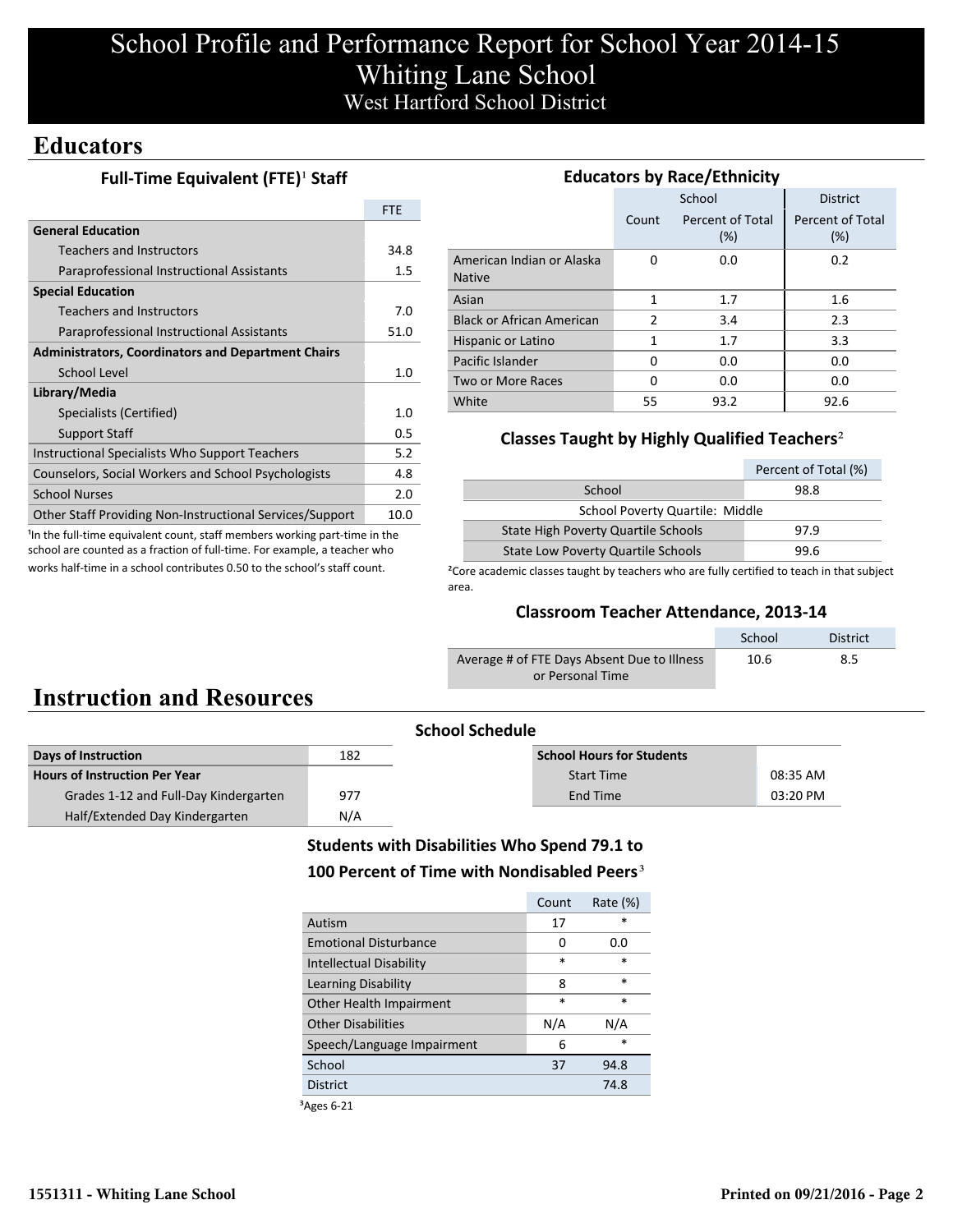## School Profile and Performance Report for School Year 2014-15 Whiting Lane School West Hartford School District

## **Performance and Accountability**

### **School Performance Index (SPI)**

A School Performance Index (SPI) for the Smarter Balanced and Connecticut Alternate Assessment(CTAA) is the test performance of both assessments in the respective subject for all students in the school. The SPI ranges in value from 0 to 100 points. Connecticut's ultimate target for a SPI is 75 because in a school with a SPI of 75 or above, students will have performed at or above the 'goal' level on the majority of tests.

|                                              | <b>English Language Arts(ELA)</b> |            | <b>Math</b> |            | <b>Science</b> |            |
|----------------------------------------------|-----------------------------------|------------|-------------|------------|----------------|------------|
|                                              | Count                             | <b>SPI</b> | Count       | <b>SPI</b> | Count          | <b>SPI</b> |
| American Indian or Alaska Native             | 0                                 | N/A        | 0           | N/A        | 0              | N/A        |
| Asian                                        | $\ast$                            | $\ast$     | $\ast$      | $\ast$     | $\ast$         | $\ast$     |
| <b>Black or African American</b>             | 33                                | 73.3       | 32          | 62.0       | 14             | $*$        |
| Hispanic or Latino                           | 38                                | 71.1       | 38          | 61.6       | 15             | $\ast$     |
| Native Hawaiian or Other Pacific Islander    | 0                                 | N/A        | 0           | N/A        | 0              | N/A        |
| Two or More Races                            | $\ast$                            | $\ast$     | $\ast$      | $\ast$     | $\ast$         | $\ast$     |
| White                                        | 135                               | 86.6       | 134         | 76.0       | 48             | 64.5       |
| English Language Learners                    | 19                                | $\ast$     | 18          | $\ast$     | $*$            | $*$        |
| Non-English Language Learners                | 200                               | 83.4       | 199         | 72.8       | $\ast$         | $\ast$     |
| Eligible for Free or Reduced-Price Meals     | 54                                | 69.5       | 52          | 61.3       | 20             | 53.9       |
| Not Eligible for Free or Reduced-Price Meals | 165                               | 85.8       | 165         | 75.0       | 62             | 66.2       |
| <b>Students with Disabilities</b>            | 30                                | 65.0       | 29          | 58.2       | 15             |            |
| <b>Students without Disabilities</b>         | 189                               | 84.4       | 188         | 73.8       | 67             | 64.4       |
| <b>High Needs</b>                            | 81                                | 68.8       | 79          | 61.4       | 31             | 57.1       |
| Non-High Needs                               | 138                               | 89.4       | 138         | 77.7       | 51             | 66.9       |
| School                                       | 219                               | 81.8       | 217         | 71.7       | 82             | 63.2       |

## **National Assessment of Educational Progress (NAEP): Percent At or Above Proficient1**

|                        | <b>NAEP 2015</b> | <b>NAEP 2013</b> |          |
|------------------------|------------------|------------------|----------|
| <b>READING</b>         | Grade 4          | Grade 8          | Grade 12 |
| Connecticut            | 43%              | 43%              | 50%      |
| <b>National Public</b> | 35%              | 33%              | 36%      |
| <b>MATH</b>            | Grade 4          | Grade 8          | Grade 12 |
| Connecticut            | 41%              | 36%              | 32%      |
| <b>National Public</b> | 39%              | 32%              | 25%      |

<sup>1</sup>NAEP is often called the "Nation's Report Card." It is sponsored by the U.S. Department of Education. This table compares Connecticut's performance to that of national public school students. Performance standards for state assessments and NAEP are set independently. Therefore, one should not expect performance results to be the same across Smarter Balanced and NAEP. Instead, NAEP results are meant to complement other state assessment data. To view student subgroup performance on NAEP, click here.

### **Physical Fitness Tests: Students Reaching Health Standard**²

|                      | Percent of Students by Grade <sup>3</sup> (%) |      |      |      |       | <b>All Tested Grades</b> |
|----------------------|-----------------------------------------------|------|------|------|-------|--------------------------|
|                      | 4                                             | 6    | 8    | 10   | Count | Rate (%)                 |
| Sit & Reach          | 88.9                                          | N/A  | N/A  | N/A  | 72    | 88.9                     |
| Curl Up              | 95.8                                          | N/A  | N/A  | N/A  | 72    | 95.8                     |
| Push Up              | 84.7                                          | N/A  | N/A  | N/A  | 72    | 84.7                     |
| Mile Run/PACER       | 87.5                                          | N/A  | N/A  | N/A  | 72    | 87.5                     |
| All Tests - School   | 75.0                                          | N/A  | N/A  | N/A  | 72    | 75.0                     |
| All Tests - District | 63.3                                          | 62.5 | 56.5 | 55.8 |       | 59.7                     |

 $2$ The Connecticut Physical Fitness Assessment (CPFA) is administered to all students in Grades 4, 6, 8 and 10. The health-related fitness scores gathered through the CPFA should be used to educate and motivate children and their families to increase physical activity and develop lifetime fitness habits.

<sup>3</sup>Only students assessed in all four areas are included in this calculation.